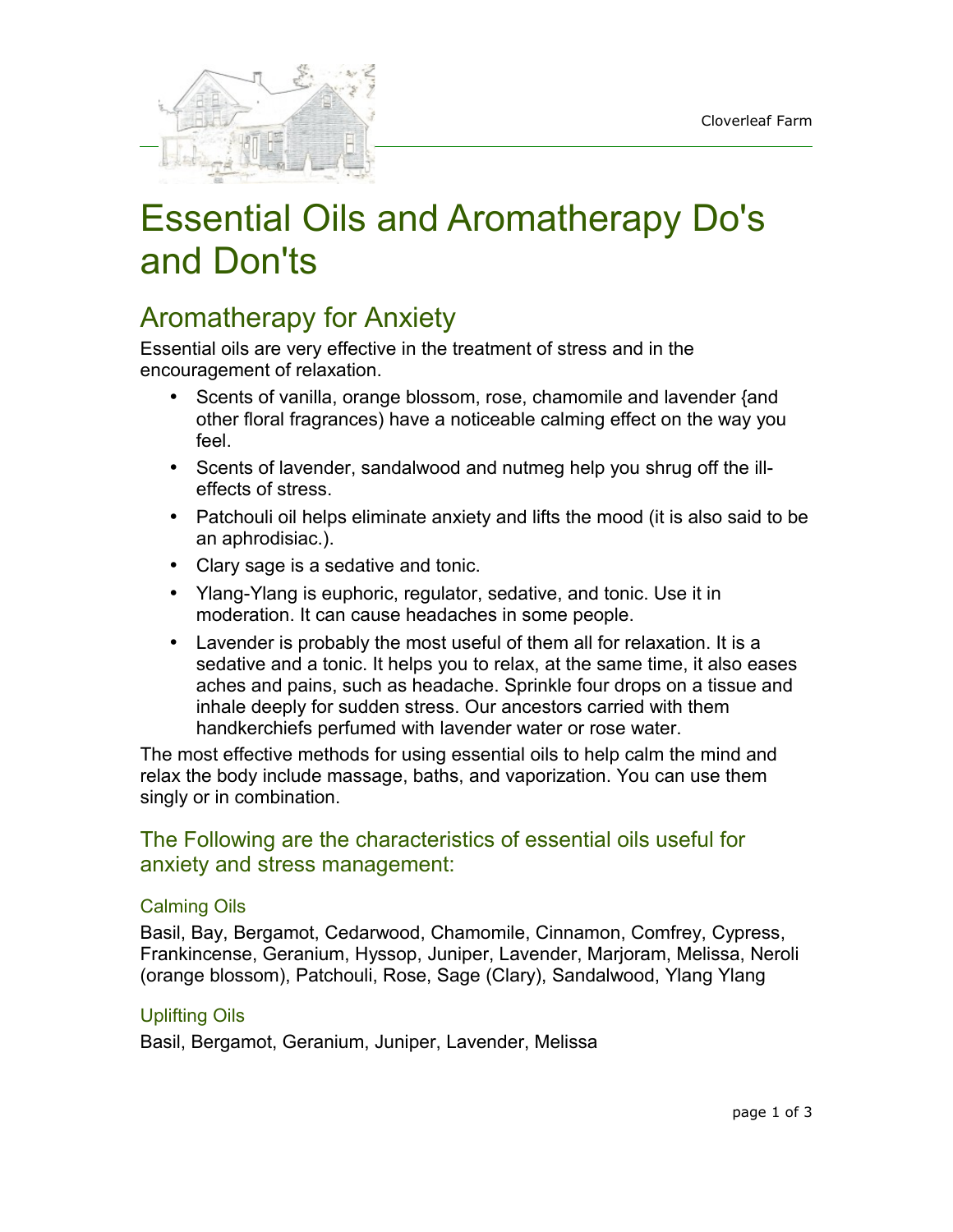

### Stress Oils

Chamomile, Geranium, Lavender, Marjoram, Melissa, Peppermint, Sandalwood

### Oils To Avoid In Pregnancy

Basil, Bay, Comfrey, Hyssop, Juniper, Marjoram, Melissa, Sage (Clary)

### Useful Essential Oil Blends

Essential oil combinations are useful for purposes of relaxation and producing a sense of calm. You can experiment with different combinations to determine the effects they produce on you. Try not to mix more than three oils unless it is specifically recommended.

### Here are some suggested combinations:

#### Essential Oil Combination for Anxiety

Marjoram – 1 part Neroli (orange blossom) – 1 part Bergamot – 1 part Combination #2

Lavender – 3 parts Bergamot – 2 parts Sandalwood -1 part.

### Relaxing Blend

The following blend can be used in a vaporizer, for a massage, or in a bath. If you use it for massage, add ½ fluid ounce of carrier oil.

- 2 drops geranium
- 2 drops lavender
- 2 drops sandalwood
- 1 drop ylang-ylang

### Anti-anxiety Combination

Mix soothing essential oils such as lavender, jasmine, geranium, ylang-ylang. And bergamot. This can be used by any of the following methods.

Use 50 drops of this blend in a diffuser or an aroma lamp Add 6 drops to a hot bath (stirring gently to disperse) Make a massage oil by adding 10 drops of the blend to one ounce of carrier oil such as almond

# Types of Anxiety: (For Informational Purposes Only).

• Generalized Anxiety Disorder (GAD): Persistent anxiety and worry for at least six months, characterized by restlessness, irritability, muscle tension, fatigue, sleep disturbance, or difficulty concentrating.